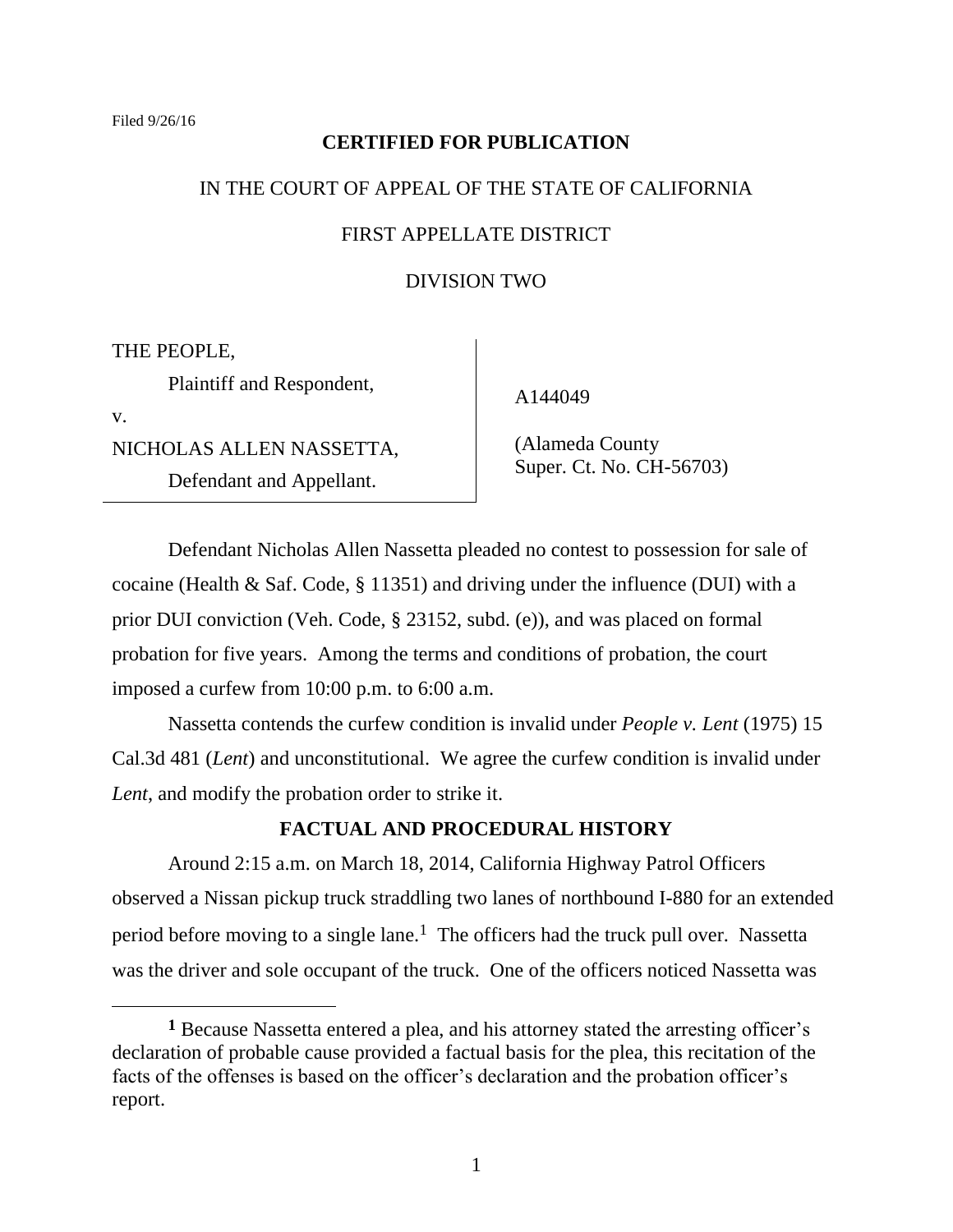perspiring significantly, and his face paled during the traffic stop. The officer saw a syringe sticking out of a duffel bag on the back seat of the truck. Nassetta was asked to get out of his truck, and the officer checked his arms. Nassetta's wrists were swollen and each wrist had fresh puncture marks associated with intravenous drug use. He told the officer he had used heroin in the previous two hours. Nassetta was placed under arrest, and his truck was searched. In Nassetta's truck, an officer found multiple containers with white powdery substances, crystalline substances, and waxy substances—which Nassetta identified as cocaine, methamphetamine, and hash wax respectively—and paraphernalia for drug use, a scale, about 300 small plastic bags, and a notebook containing names and amounts owed or paid. A 9mm semiautomatic firearm in a locked container was also recovered from the truck.

The Alameda County District Attorney filed a 14-count criminal complaint against Nassetta alleging various drug, firearm, and driving offenses. In October 2014, pursuant to a negotiated plea agreement, Nassetta entered a plea of no contest to two of the charges, felony possession for sale of cocaine (count 3; Health & Saf. Code, § 11351) and misdemeanor DUI with a prior DUI conviction (count 12; Veh. Code, § 23152, subd. (e)), in exchange for dismissal of the remaining counts and with the understanding that he would be placed on probation for five years.

At the sentencing hearing on November 20, 2014, the trial court suspended imposition of sentence and granted Nassetta formal probation for five years. Nassetta was ordered to serve 36 days in jail, but was awarded 36 days of presentence credits.

The probation officer's report recommended 18 terms and conditions of probation. Number 16 was "Abide by curfew limits as set by the court or the Probation Department  $(10:00 \text{ p.m. to } 6:00 \text{ a.m.})$ ." Nassetta's attorney objected to number 16, the curfew limit. He argued it was not part of the plea bargain, and it was "a substantial burden upon an adult" unrelated to future criminality. He asserted that courts had allowed curfews "in young adults and gang cases," but that in unpublished decisions, courts had reversed curfew limits for adults. He argued, " $[D]$ rug dealing and drug possession is a 24/7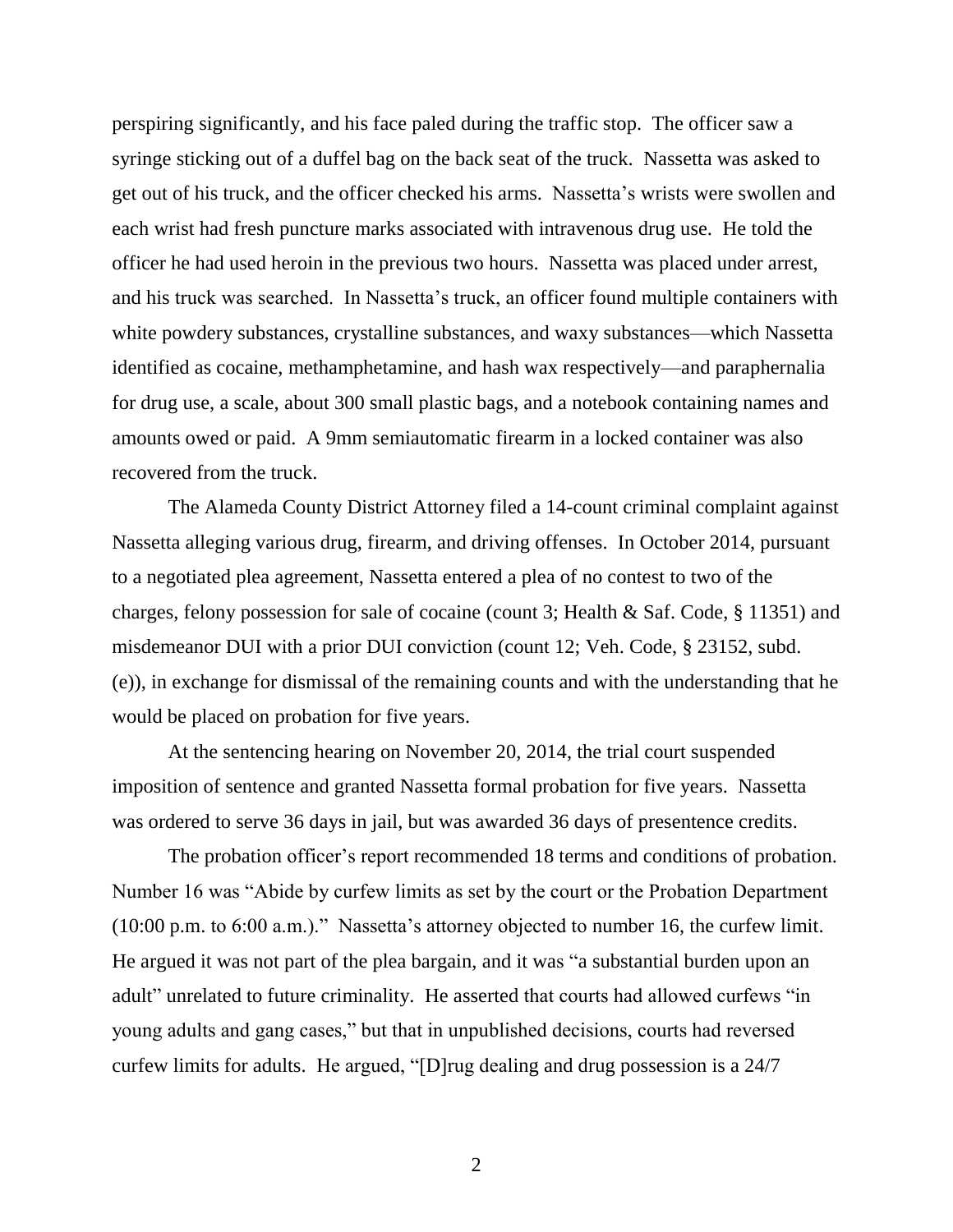operation. I don't think that there's any cause to believe that it happens more frequently between the hours of 10:00 to 6:00 as opposed to other hours."

The trial court observed that in its experience, "about two-thirds of [DUI cases] happen in the middle of the night, and I see very few during daytime hours, and for that reason, it seems curfew is very closely related to the behavior in this case and the future criminality." The court further stated that, in light of Nassetta's "significant substance abuse problems, both with narcotics and with alcohol, curfew seems like a really reasonable and sensible idea." The trial court imposed the curfew condition by marking a box on a preprinted probation form next to the condition, "Abide by curfew limits set by Probation or the Court  $(10:00 \text{ p.m. to } 6:00 \text{ a.m.})$ ."

#### **DISCUSSION**

Nassetta contends the curfew condition is unreasonable under *Lent*, *supra*, 15 Cal.3d 481. We agree.

When granting probation, a trial court may impose "reasonable conditions, as it may determine are fitting and proper to the end that justice may be done, that amends may be made to society for the breach of the law, for any injury done to any person resulting from that breach, and generally and specifically for the reformation and rehabilitation of the probationer." (Pen. Code,  $\S$  1203.1, subd. (j).) Penal Code section 1203.1 grants trial courts broad discretion, and "[a]s with any exercise of discretion, the court violates this standard when it imposes a condition of probation that is arbitrary, capricious or exceeds the bounds of reason under the circumstances.‖ (*People v. Jungers* (2005) 127 Cal.App.4th 698, 702.)

In *Lent*, our Supreme Court set forth the criteria for assessing the validity of a condition of probation: upon review, "[a] condition of probation will not be held invalid unless it ‗(1) has no relationship to the crime of which the offender was convicted, (2) relates to conduct which is not in itself criminal, and (3) requires or forbids conduct which is not reasonably related to future criminality[.]' " (*Lent*, *supra*, 15 Cal.3d at p. 486.) "Conversely, a condition of probation which requires or forbids conduct which is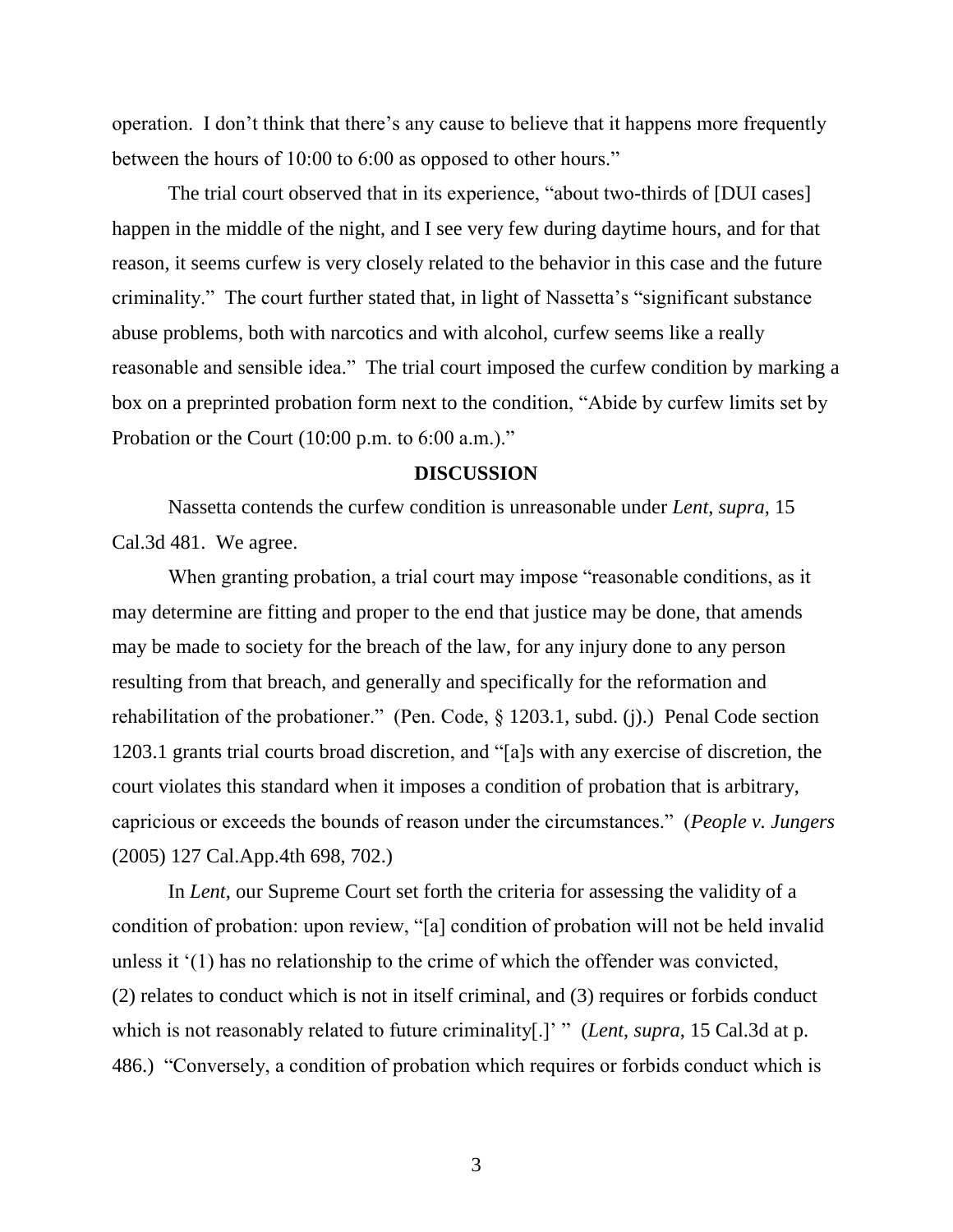not itself criminal is valid if that conduct is reasonably related to the crime of which the defendant was convicted or to future criminality." *(Ibid.)* 

The *Lent* "test is conjunctive—all three prongs must be satisfied before a reviewing court will invalidate a probation term.‖ (*People v. Olguin* (2008) 45 Cal.4th 375, 379.) We therefore consider the curfew condition with respect to each prong. Does the condition relate to the criminal offense at issue? Does the condition relate to conduct that is itself criminal? Is the condition reasonably related to preventing future criminality? (*Id.* at p. 380.) If the answer to any of these questions is "yes," the condition is valid under *Lent*; if the answer to all of them is "no," it is invalid. In this case, we conclude the answer to all the questions is "no."

First, the curfew condition bears no relationship to the offenses Nassetta was convicted of. Neither possession of cocaine for sale nor driving under the influence requires the offense be committed at night. The mere fact that Nassetta was pulled over at night does not demonstrate a relationship between the curfew condition and the offenses he committed, and the Attorney General does not argue otherwise. Second, it is undisputed that it is not a crime for an adult to be outside between 10:00 p.m. and 6:00 a.m.

Having concluded the answer to the first two questions is "no," we consider the third question, whether the curfew condition is reasonably related to preventing future criminality. Nassetta argues it is not, and the trial court's reasoning was inadequate: ―The court's anecdotal apportionment of DUI offense times cannot be a substitute for qualitative data or probabilities. If that evidence bore legitimate weight in the court's analysis, then the court should have looked closely at holidays, sporting events, or concerts as evidence of a greater chance of DUI offenses at a given time. Merely noting, without factual or statistical predicate, that DUI's occur at night, is an insufficient basis for asserting deterrence." We agree with Nassetta that there is no basis on this record to conclude a curfew is reasonably related to preventing him from driving under the influence. He could be out at night as a pedestrian, a passenger in a car, or on public transportation and pose no risk of committing a DUI. Nothing in the record suggests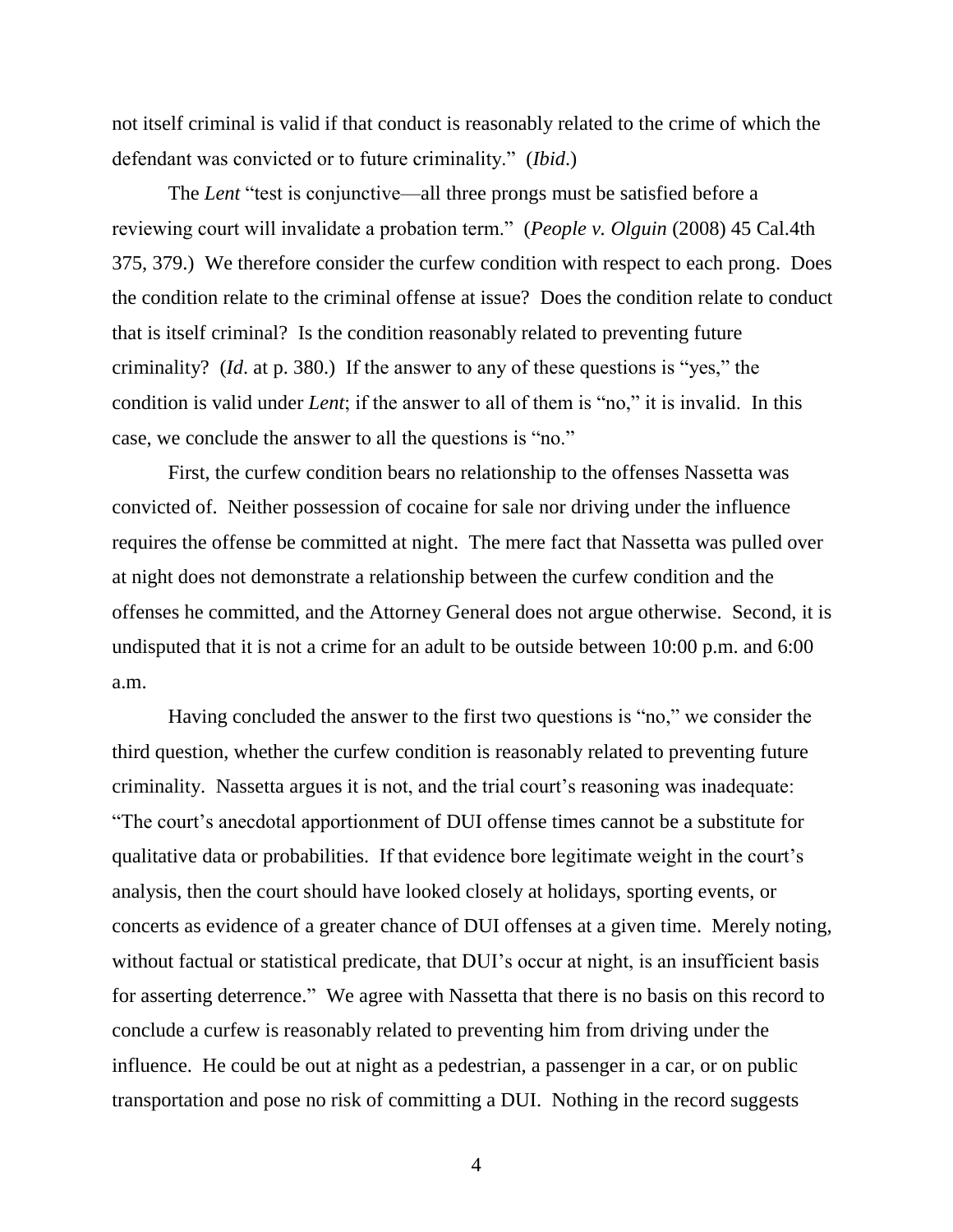Nassetta is more likely to use drugs at night or is more likely to drive while under the influence at night.

The Attorney General responds that the curfew condition is related to preventing drug-related crimes in general because "drug crimes are more likely to occur under the cover of darkness.‖ She relies for this proposition on *Solis v. Superior Court* (1966) 63 Cal.2d 774 (*Solis*), but the case is nothing like our case. In *Solis*, the California Supreme Court addressed the question whether there was good cause for a provision in a search warrant that the search could be made " 'at any time of the day or night' " of a home where drug sales were allegedly occurring. (*Id.* at p. 775–776.) In reaching its conclusion that there was good cause to permit a nighttime search, the court observed, "It is common knowledge, at least to those engaged in law enforcement, that heroin is the most dangerous of the illicit drugs; that heroin pushers are among the most dangerous of drug peddlers; and that heroin pushers are as active at night as during the day and probably more so." (*Id.* at p. 776.) The observation that law enforcement in 1966 commonly knew "heroin pushers" were active during the day and "probably more so" at night sufficient to justify the particular nighttime search warrant at issue in *Solis* is hardly support for the Attorney General's broad assertion here that "drug crimes are more likely to occur under the cover of darkness."<sup>2</sup> Certainly, *Solis* does not suggest the curfew

<sup>&</sup>lt;sup>2</sup> By 1977, a Court of Appeal suggested, "[I]f *Solis* were before that court today, it would be decided differently.‖ (*People v. Watson* (1977) 75 Cal.App.3d 592, 596 (*Watson*).) This is because in 1967, the California Supreme Court held, "a *specific showing* must always be made to justify any kind of police action tending to disturb the security of the people in their homes," and the generic type of crime or evidence involved is insufficient. (*People v. Gastelo* (1967) 67 Cal.2d 586, 588, italics added.) Relying on *Gastelo*, the *Watson* court held a nighttime search could not be justified "based solely on the nature of the contraband to be seized or the type of crime involved." (*Watson*, at p. 597.) Subsequently, in *Tuttle v. Superior Court* (1981) 120 Cal.App.3d 320, 328, the appellate court concluded that an affidavit stating " 'drug distributors often utilize the cover of darkness to conceal their transportation and handling of contraband' " was too general to establish good cause for a night search. (See also *People v. Flores* (1979) 100 Cal.App.3d 221, 234 ["it is true that the mere assertion of suspected unlawful drug activities in the place to be searched is insufficient to justify night service"]; Pen. Code, § 1533 [a search warrant is to be "served only between the hours of 7 a.m. and 10 p.m.,"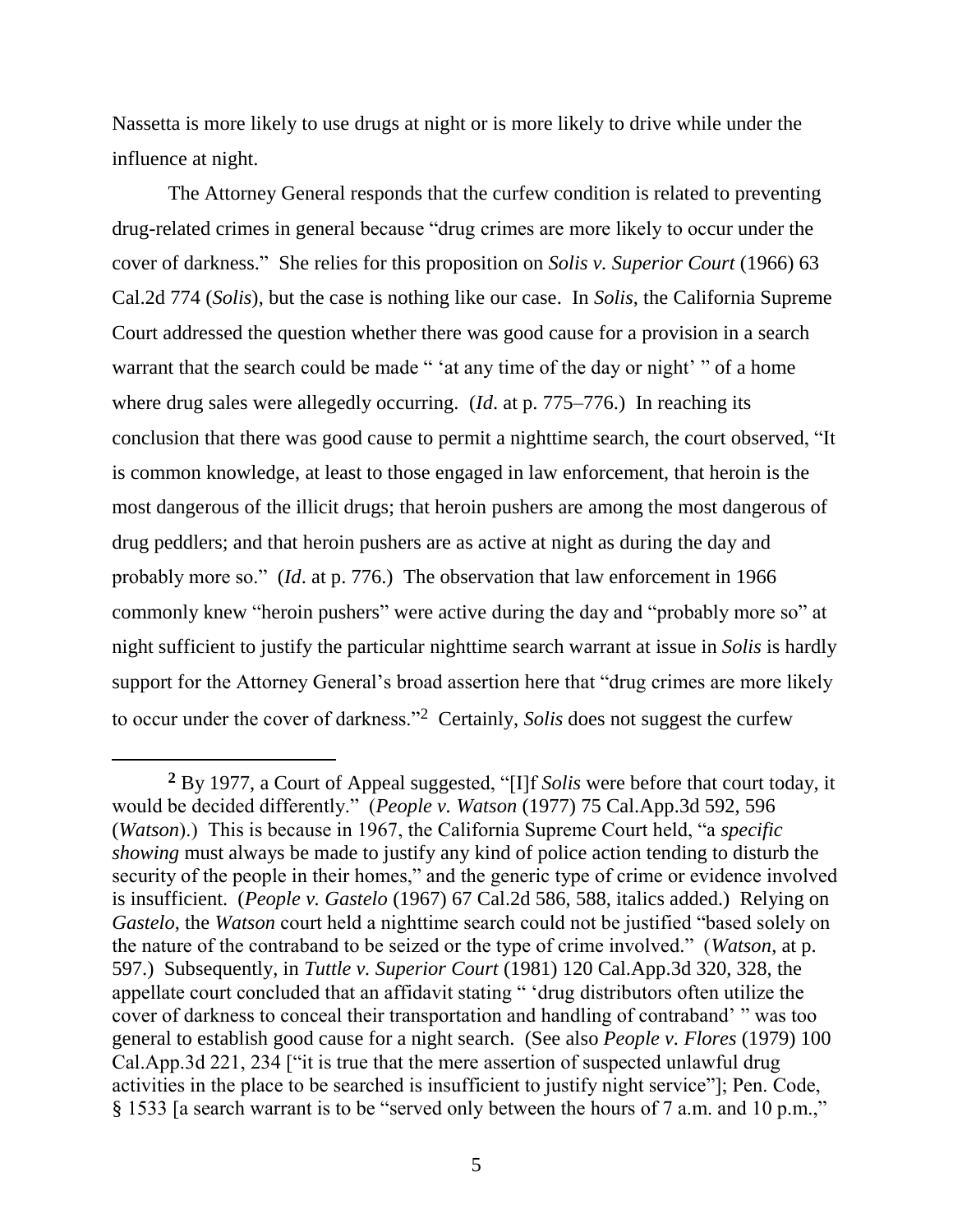condition in this case is reasonably related to preventing Nassetta from committing drugrelated crimes.

As the parties note, there is no California case law addressing whether a curfew is a valid probation condition under *Lent* for an adult convicted of drug and driving-related offenses. The Attorney General cites out-of-state cases that approve curfew conditions for adults on probation. We find these cases unpersuasive.

In *State v. Donovan* (Ariz.Ct.App. 1977) 116 Ariz. 209 [568 P.2d 1107] (*Donovan*), the defendant was convicted in a court trial of possession of marijuana for sale and possession of a narcotic drug. (*Id*. at p. 210.) He was placed on probation, with conditions requiring him "to (1) live with his parents; (2) not be out after 10:00 p.m. for a period of eight months; (3) continue his education and seek employment and (4) not associate with [a former codefendant]." (*Id.* at p. 211.) The Arizona appellate court rejected the defendant's argument that these conditions "were not related to the offense which he committed." *(Ibid.)* The court's entire discussion of the curfew condition is as follows: "We believe that the first three conditions contribute to both appellant's rehabilitation and the protection of the public. They provide for a modicum of supervision over appellant's activities and are intended both to prevent future criminal activity and to facilitate appellant's entry into a law-abiding society." (*Id.* at p. 212.)

Although the age of the defendant in *Donovan* is not mentioned, the requirements that he live with his parents and continue his education suggest that he was young, likely still a teenager.<sup>3</sup> But, here, Nassetta was 28 years old when he was placed on probation,

 $\overline{a}$ 

except that "[u]pon a showing of good cause," the magistrate has discretion to allow service "at any time of the day or night"].)

**<sup>3</sup>** There is no question that in California a curfew condition is permissible for a *minor* on probation. (Welf. & Inst. Code, § 729.2, subd. (c); *In re Jason J*. (1991) 233 Cal.App.3d 710, 719, disapproved on another point in *People v. Welch* (1993) 5 Cal.4th 228.) But "[d]eprivation of a minor's liberty does not necessarily amount to confinement in the same way that it may for an adult." (*In re Walter P*. (2009) 170 Cal.App.4th 95, 101–102 [home supervision probation condition for minor that was more restrictive than a  $10:00$  p.m. to  $6:00$  a.m. curfew was "in line with the [juvenile] court's mission to rehabilitate the minor and strengthen family ties"].) So, for example, "[l]oitering and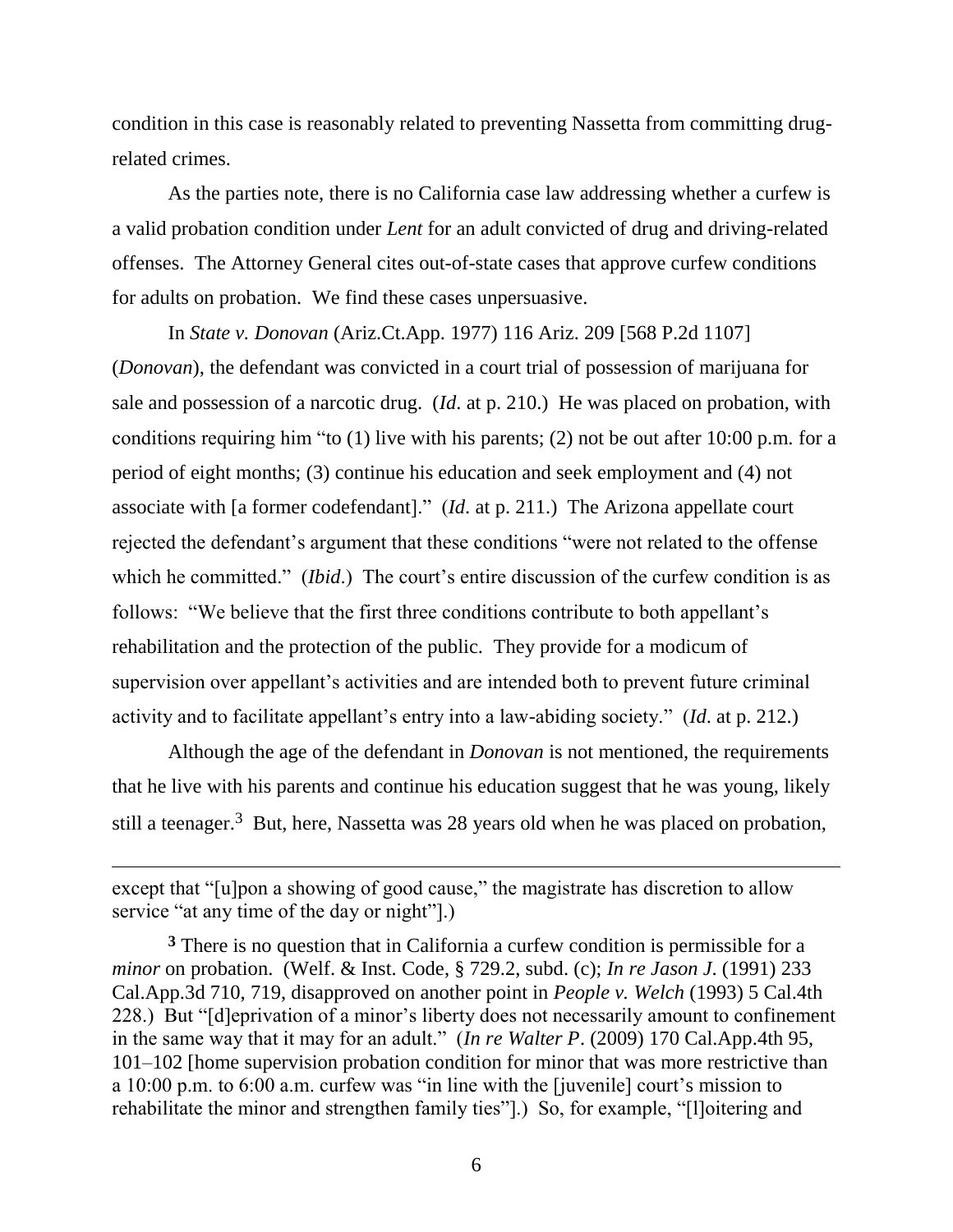and he was not ordered to live with his parents or continue his education. Thus, the facts of *Donovan* are distinguishable. Further, putting aside the defendant's apparent youth in *Donovan*, the case is unpersuasive because the court provided no analysis explaining how a curfew would "prevent future criminal activity." (*Donovan*, *supra*, 116 Ariz. at p. 212.)

*State v. Sprague* (1981) 52 Or.App. 1063 [629 P.2d 1326] (*Sprague*) involved a 20-year-old woman who was convicted after jury trial of misdemeanor harassment for striking a police officer who had arrested her companion. She was placed on probation with a 10:00 p.m. curfew. (*Id*. at p. 1065.) The defendant was unemployed and had an 11-month-old child. The trial court "believed that the people [the] defendant was associating with were a bad influence and that [she] would be wise to disassociate herself from them." *(Ibid.)* The court noted that " 'everybody that testified in her behalf had a tattoo [which was] the same tattoo she had, obviously a member of some sort of group.'" (*Id*. at p. 1066.) The Oregon appellate court affirmed the curfew condition, explaining: ―[W]e view the condition as being reasonably related to the needs of an effective probation. [Citation.] The trial judge saw this defendant as a young person who had formed unfortunate associations. Those associations, in the late evening hours, had led her into trouble. Clearly, there are a variety of alternatives available to the judge in terms of restructuring the defendant's life to eliminate the potential for trouble. [Citation.] The judge chose, on balance, a less restrictive alternative than he might have, e.g., jail." (*Ibid*.)

There was a dissent in *Sprague*. (*Sprague*, *supra*, 52 Or.App. at p. 1067 (dis. opn. of Roberts, J.).) The dissenting judge reasoned: "The offense for which defendant was arrested was totally unrelated to her care of the child, which would, of course, more likely be required in the daytime than after 10:00 p. m. The court indicated it did not even

vagrancy ordinances purporting to regulate the nocturnal activities of all persons have been frequently struck down by the courts as an unreasonable interference with the activities of the citizenry," but a Sacramento curfew ordinance for minors has withstood constitutional challenge. (*In re Nancy C*. (1972) 28 Cal.App.3d 747, 757–758 ["It is well settled . . . that juveniles may be reasonably classified differently from adults . . ."[.]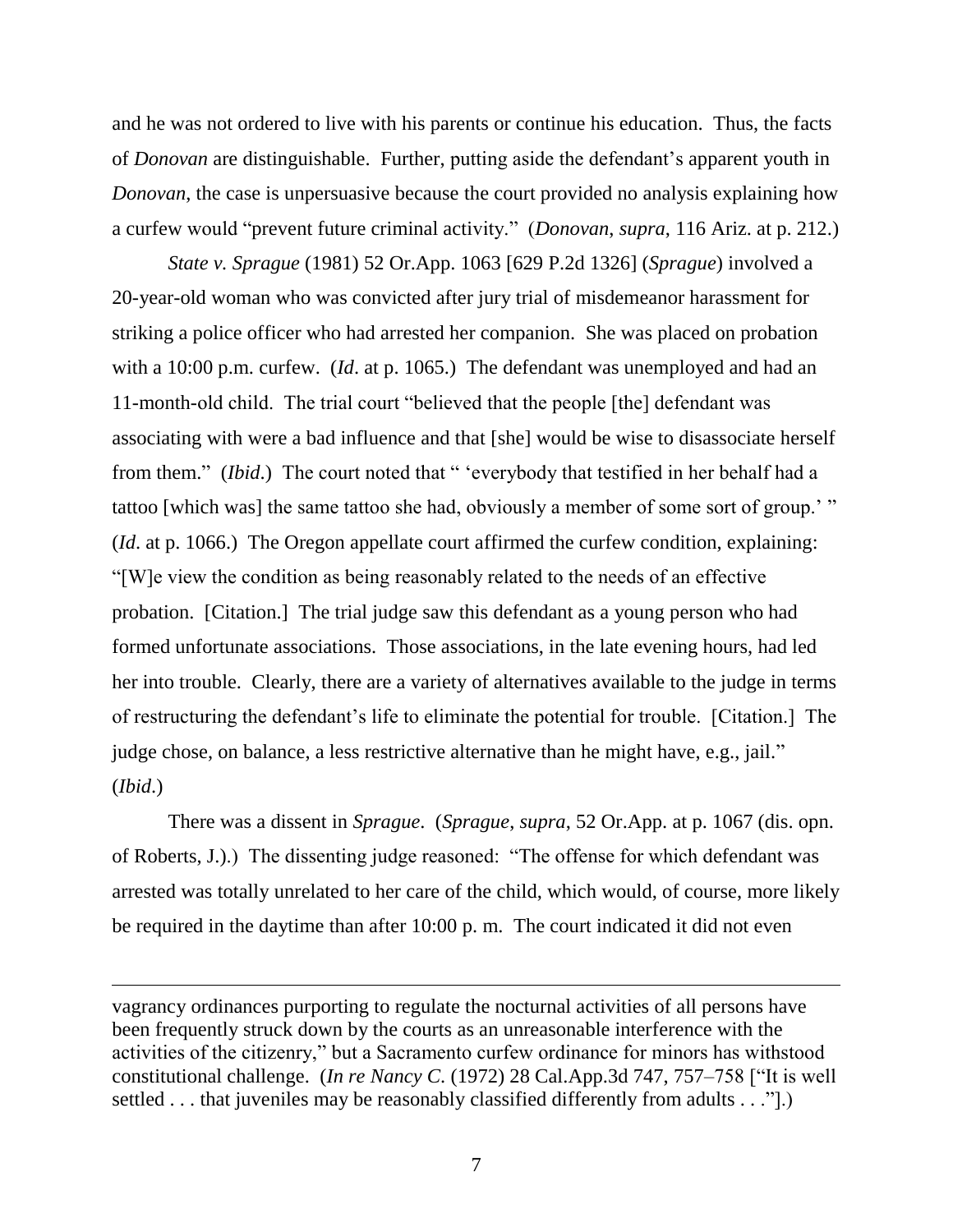know whether the child was living with defendant. While the altercation and defendant's subsequent arrest apparently occurred after 10:00 p. m., the underlying event, a stop for driving while suspended, might occur at any time of day. There was no integral relationship between the offense and the hours during which defendant was barred from the streets. The curfew was thus not, in my mind, in any way related to defendant's offense. Second, the condition was not related to 'public safety.' There is no showing that defendant was, or was likely to be, any more a threat to the public after 10:00 p. m. than at any other hour of the day. [¶] Lastly, the curfew was unrelated to defendant's likelihood of rehabilitation. While obviously disapproving of defendant's friends, the court did not forbid defendant from associating with them before 10:00 p. m., or in her own home or otherwise indoors after that hour." (*Id.* at pp. 1068–1069.) We believe the dissent has the better argument, and decline to follow *Sprague*.

Finally, in *Kominsky v. State* (Fla.Dist.Ct.App. 1976) 330 So.2d 800 (*Kominsky*), a jury found the defendant guilty of possession of marijuana, and the trial court placed him on probation and appointed his parents his "probation advisors." (*Id.* at p. 801.) The court imposed probation conditions restricting the defendant from driving more than 35 miles per hour, and subjecting him to a curfew of 8:00 p.m. to 6:00 a.m. (*Ibid*.) With respect to the curfew, the Florida appellate court modified it to run from 11:00 p.m. until 6:00 a.m. (*Id*. at p. 802.) The appellate court did not, however, explain why any curfew was appropriate. We decline to follow *Kominsky* because the court offered no reasoning to support its conclusion.

Having rejected the out-of-state authority, we conclude the curfew condition here is not reasonably related to preventing future criminality. Since the curfew condition is not related to Nassetta's criminal offenses and it does not relate to conduct that is itself criminal, the curfew condition is invalid under *Lent*. Accordingly, we will strike the curfew condition imposed by the trial court. Because the condition is invalid under *Lent*, we do not reach Nassetta's constitutional argument.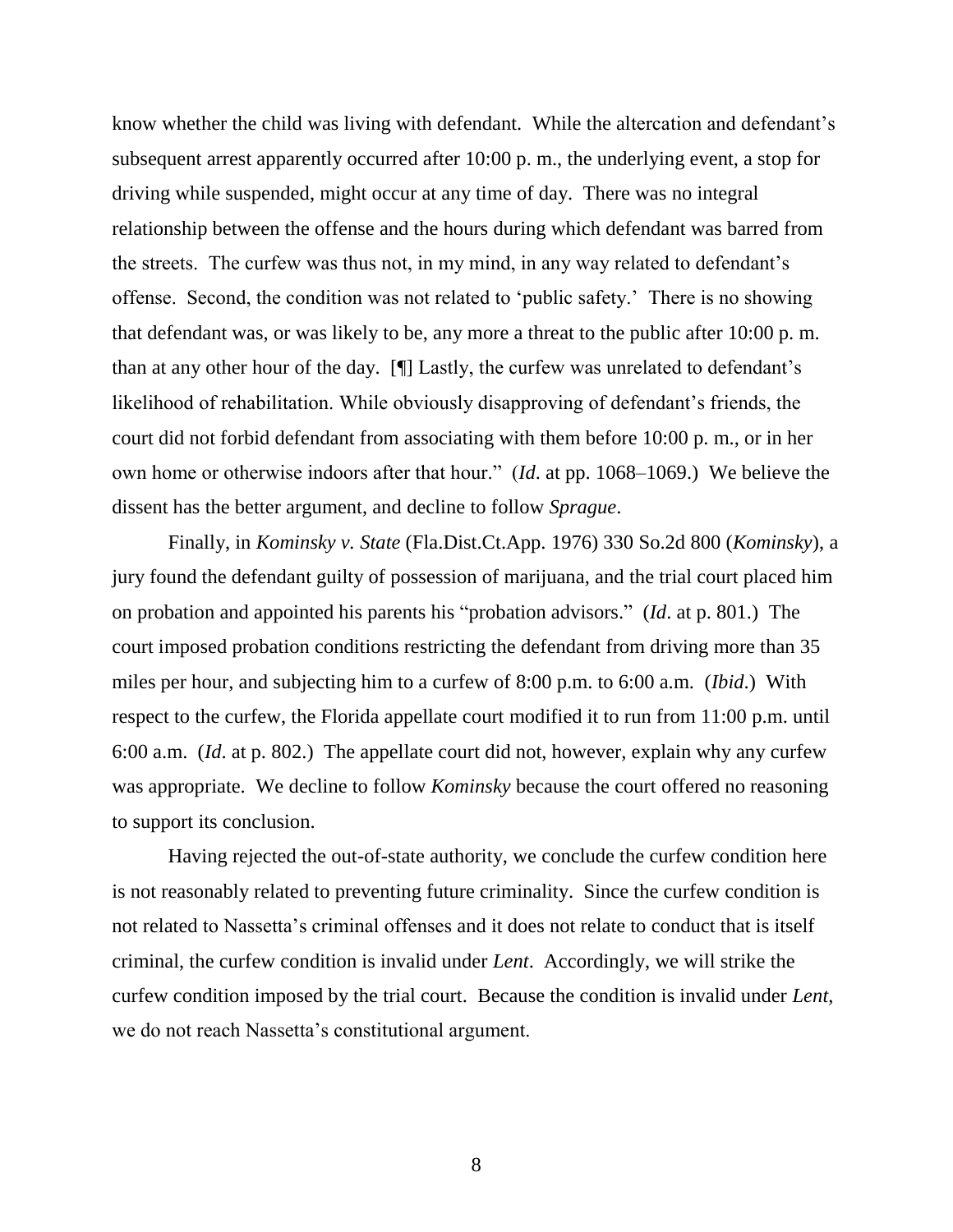# **DISPOSITION**

The probation order is modified to strike the condition, "Abide by curfew limits set by Probation or the Court  $(10:00 \text{ p.m. to } 6:00 \text{ a.m.})$ ." In all other respects the judgment is affirmed.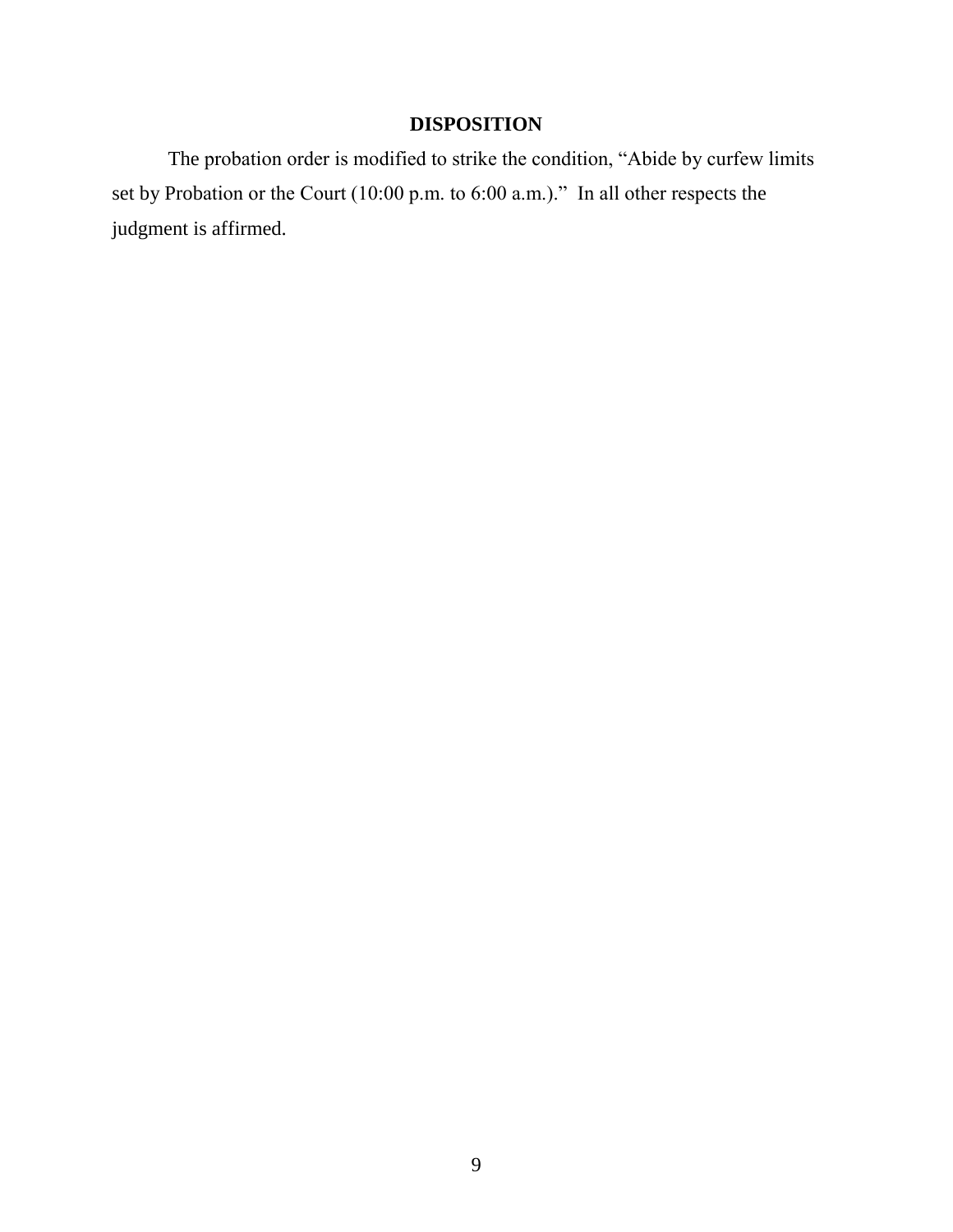Miller, J.

\_\_\_\_\_\_\_\_\_\_\_\_\_\_\_\_\_\_\_\_\_\_\_\_\_

We concur:

Kline, P.J.

Richman, J.

A144049, *People v. Nassetta*

\_\_\_\_\_\_\_\_\_\_\_\_\_\_\_\_\_\_\_\_\_\_\_\_\_

\_\_\_\_\_\_\_\_\_\_\_\_\_\_\_\_\_\_\_\_\_\_\_\_\_